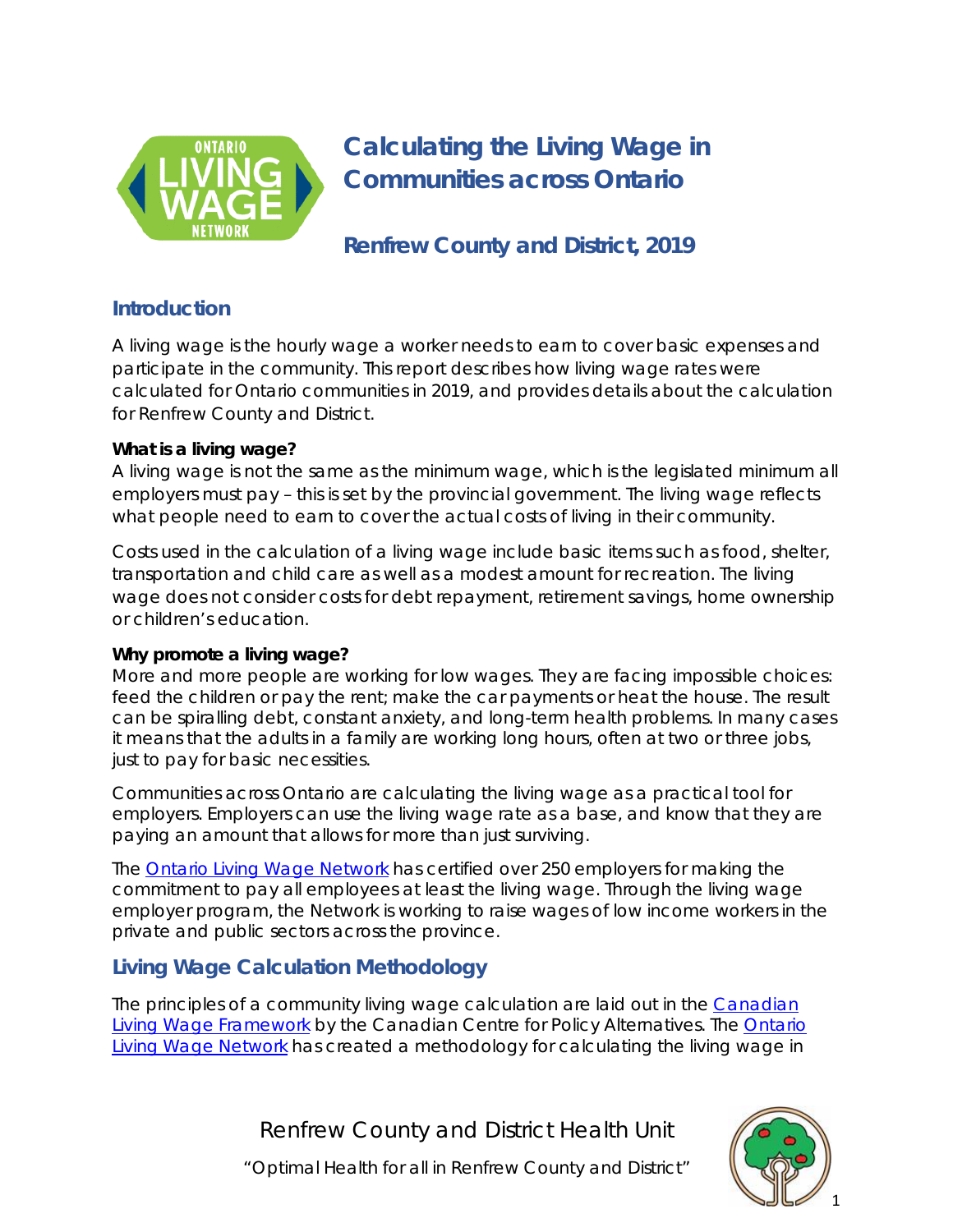Ontario and provides tools to calculate the living wage in a community. This provides consistency in living wage calculations across the province.

The following costs are sourced at the local level:

- Shelter
- Food
- Childcare
- Public transportation
- Communications
- Life, critical illness and car insurance
- Parent continuing education

The following items are sourced at the provincial level:

- Car ownership
- Clothing and footwear
- Health insurance
- Other Items: This amount is intended to cover toiletries and personal care, furniture, household supplies, laundry, school supplies and fees, bank fees, some reading materials, minimal recreation and entertainment, family outings (for example to museums and cultural events), birthday presents, modest family vacation and some sports and/or arts classes for the children.

#### **Reference Family**

The living wage calculation uses a reference household of two adults each age 35, a 7 year old boy and a 3-year old girl. It is based on both parents working 35 hours a week full-year.

#### **Basic Living Wage Formula**

The living wage is calculated as the hourly rate at which a household can meet its basic needs, once government transfers have been added to the family's income and deductions have been subtracted.

| Family   | Employment | Government | <b>Payroll deductions</b> |
|----------|------------|------------|---------------------------|
| expenses | income     | transfers  | and income taxes          |

#### **Expense Categories**

#### Food

The cost of food for a community is sourced from the Nutritious Food Basket provided by the local public health unit. Costs are broken down by age and gender and can be matched to the living wage reference family.

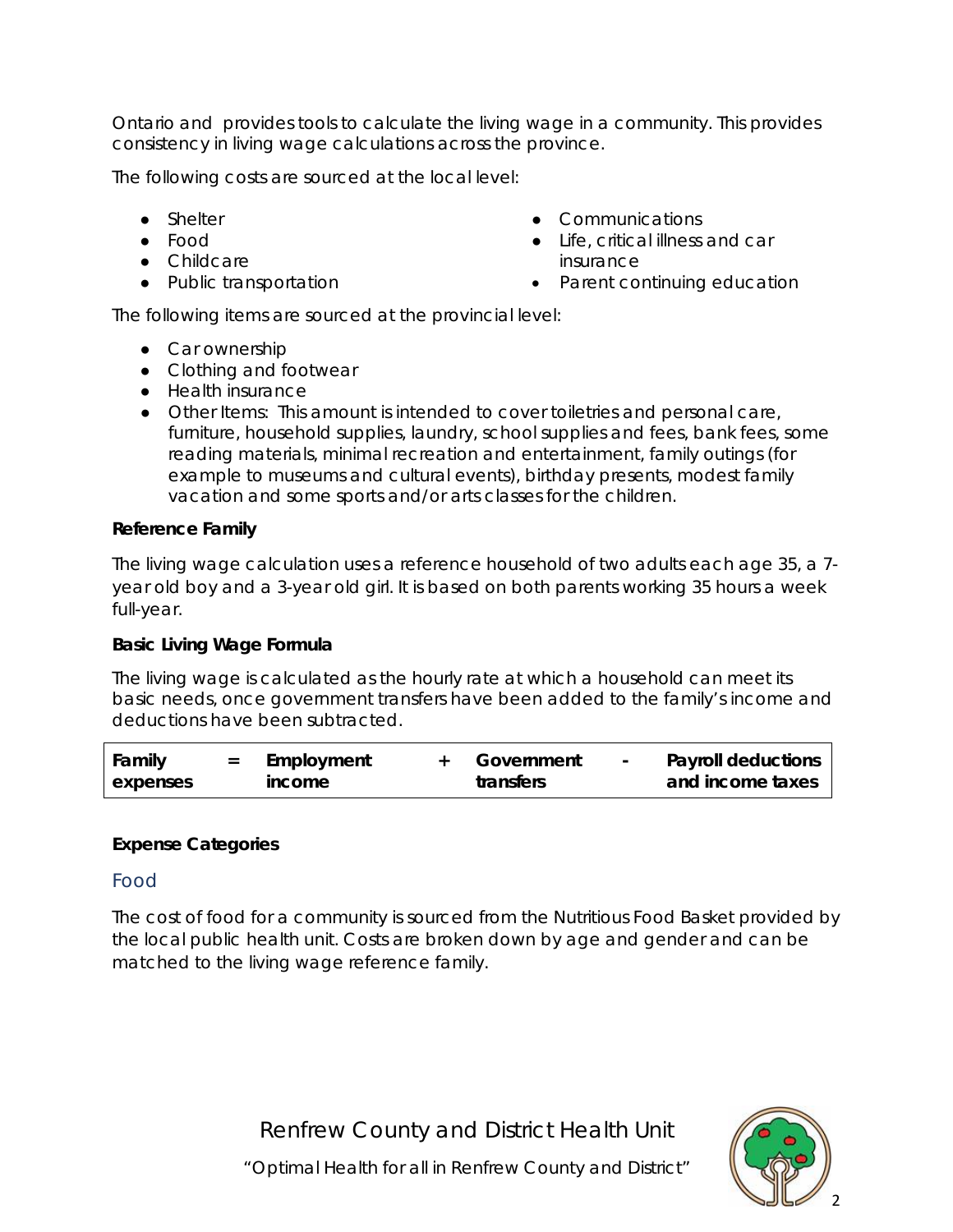## Clothing and Footwear

Expenses for clothing and footwear are obtained from the Survey of Household Spending (SHS) (2017), [Table: 11-10-0223-01](https://www150.statcan.gc.ca/t1/tbl1/en/tv.action?pid=1110022301) (formerly CANSIM 203-0022) 3rd Quintile. The estimates from the SHS are from 2017 and are adjusted for inflation to 2018, using CPI data from [Table: 18-10-0005-01](https://www150.statcan.gc.ca/t1/tbl1/en/tv.action?pid=1810000501) (formerly CANSIM Table 326-0021). These numbers are provided by the Ontario Living Wage Network for local communities across the province.

#### Shelter

#### Rent

Canada Mortgage and Housing Corporation (CMHC) provides annual Market Rental Reports for communities with a population of 10,000 or more. The average monthly rent for a three-bedroom apartment is used for the living wage reference family. If a community is not listed in the CMHC report a rental rate estimate is obtained by conducting a survey of advertised rentals and taking an average. *The calculation for Renfrew County and District uses the CMHC's* Rental Market Statistics for Petawawa.

#### Hydro

Local communities source the cost of hydro from the Ontario Energy Board. The average monthly electricity usage of 750 kWh is sourced from the Ontario Energy Board's report [Defining Ontario's Typical Electricity Customer,](https://www.oeb.ca/sites/default/files/uploads/Report_Defining_Typical_Elec_Customer_20160414.pdf) April 14, 2016.

#### Tenant Insurance

The cost of tenant insurance in a community is sourced through [Kanetix.ca.](http://www.kanetix.ca/) A personal property limit of \$35,000 is specified. The lowest quote for tenant insurance is used.

## Communication

Each adult in the reference family has the least expensive unlimited talk and text cell phone plan available in the community. Upfront costs such as activation fees, SIM cards or modems are not included. Also excluded are any short-term promotional discounts for new customers. The family has the least expensive unlimited internet plan to support a basic Netflix subscription.

#### **Transportation**

In communities where public transit is available, it is assumed that one parent drives to work and the other commutes using public transit. This means that the reference family owns one vehicle and purchases a monthly public transit pass.

Renfrew County and District Health Unit

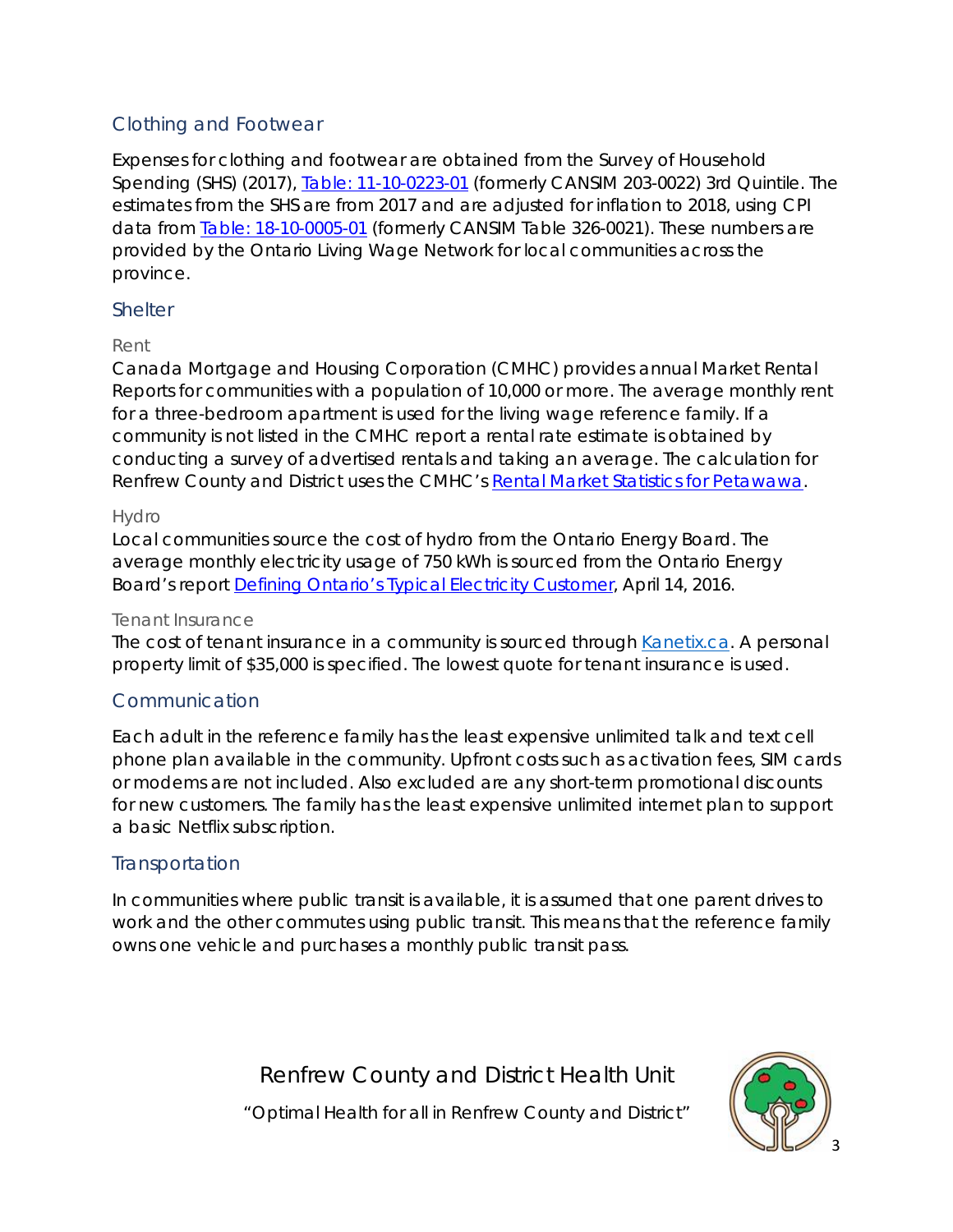Adjustments to these transportation options are recognized based on local conditions. For example, the methodology can also recognize the use of two vehicles; or two monthly adult transit passes with a monthly car rental and potentially child bus tickets.

In communities that have both an urban centre with public transit and surrounding rural areas, the assumption can be made that two cars are necessary in rural areas, and one car and one adult transit pass are necessary in the urban setting. A weighted average based on population can be used to determine the cost of transportation for the whole community.

*The calculation for Renfrew County and District includes the cost of two vehicles because of the lack of public transportation.*

Depreciation, gas, and maintenance costs for owning and operating a four-year old Hyundai Elantra are sourced through Statistics Canada. The amount for car insurance is based on the lowest quote available from [Kanetix.ca.](https://www.kanetix.ca/)

| Depreciation | \$1995  |
|--------------|---------|
| Insurance    | \$1,388 |
| Gas          | \$1562  |
| Maintenance  | \$1414  |
| Registration | \$120   |

## Parent Continuing Education

The cost of two 3-credit courses, text books and administrative fees are found by visiting the website for the local college/university in a community. If there is a standard course fee across disciplines, this amount is used. If costs for courses differ across disciplines, an average across four different programs is calculated. Text book costs are sourced from the local college/university by taking an average of the cost of textbooks across the same disciplines that were used to determine course fees.

# Child Care

The cost of child care is sourced through local service providers in a community. Communities find the cost of 251 days of full-day care for the 3-year-old child, and 187 days of before and after school care and 50 days of summer care for the 7-year-old child.

Renfrew County and District Health Unit

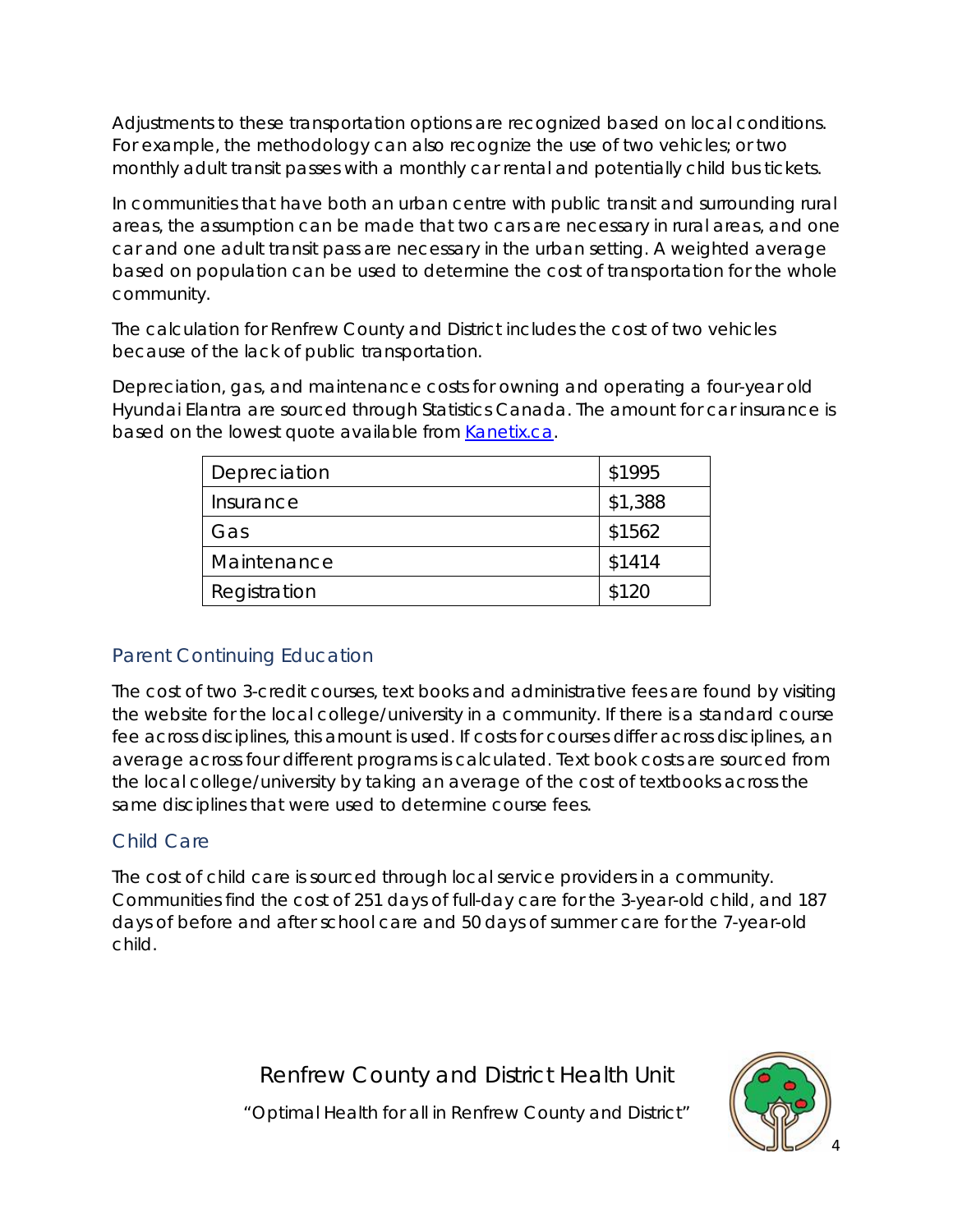## Health, Life and Critical Illness Insurance

Insurance for health care costs not covered by OHIP is based on the cost of basic Manulife FlexCare ComboPlus. This is a comprehensive package that includes prescription drugs, dental care, vision care, and other expenses such as registered massage therapy, acupuncture, and chiropractic.

The costs of life and critical illness insurance are sourced from [Kanetix.ca.](http://www.kanetix.ca/) The lowest price quotes are used.

#### **Other**

The Statistics Canada Market Basket Measure (MBM) calculates "other" expense at 75.4% of the combined expense for Food, and Clothing and Footwear. This amount is intended to cover toiletries and personal care, furniture, household supplies, laundry, school supplies and fees, bank fees, some reading materials, minimal recreation and entertainment, family outings (for example to museums and cultural events), birthday presents, modest family vacation and some sports and/or arts classes for the children.

#### **Family Expenses**

| <b>Expense Category</b>             |                    |          | <b>Monthly</b><br>$expense$ (\$) | Annual<br>$expense$ (\$) |
|-------------------------------------|--------------------|----------|----------------------------------|--------------------------|
| Food                                |                    |          | 700.07                           | 8,401                    |
| Clothing and Footwear               |                    | 302.48   | 3,630                            |                          |
| Shelter                             | Rent               |          | 864                              | 10,368                   |
|                                     | Hydro              |          | 108.72                           | 1,305                    |
|                                     | Tenant Insurance   |          | 19.21                            | 231                      |
| Communication                       | Telephone          |          | 113.00                           | 1,356                    |
|                                     | Internet and Cable |          | 62.08                            | 745                      |
| Transportation                      | Vehicle & transit  |          | 1079.83                          | 12,958                   |
| Other                               |                    |          | 755.92                           | 9,071                    |
| Parent continuing education         |                    |          |                                  | 847                      |
| Child care (before subsidy)         |                    | 1,419.42 | 17,033                           |                          |
| Non OHIP medical                    |                    | 246.00   | 2,952                            |                          |
| Life and critical illness insurance |                    |          | 45.42                            | 545                      |
| Contingency amount                  | 4.0%               | 231.50   | 2,778                            |                          |
| <b>Total family expenses</b>        |                    |          |                                  | \$72,220                 |

Renfrew County and District Health Unit

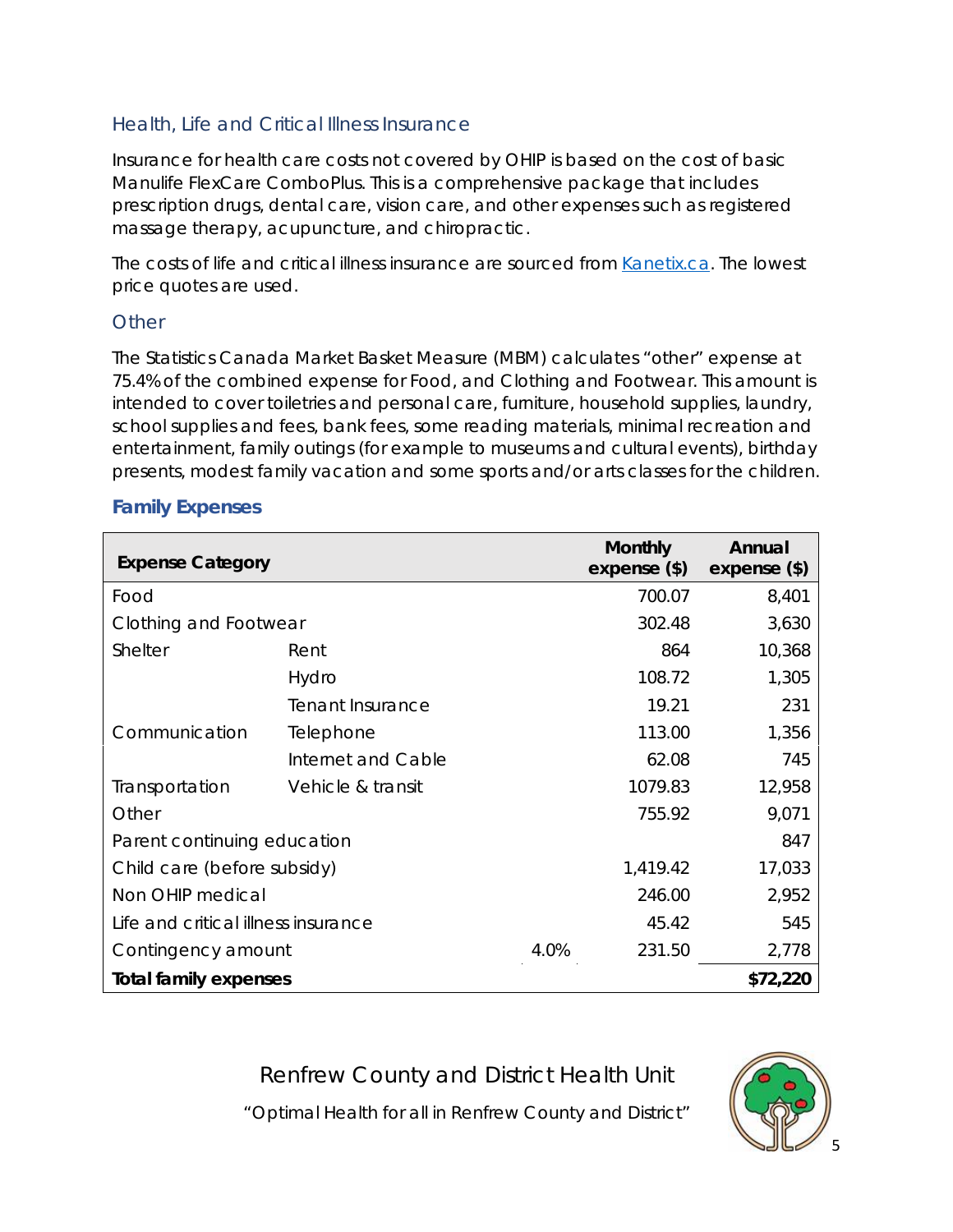## **Government Transfers and Taxes**

Based on total household expenditures, the amount of taxes paid by the household and income from government transfers are calculated.

| Non-Wage Income (government transfers)   | <b>Monthly</b><br>income $(\$)$ | Annual<br>income $(*)$  |
|------------------------------------------|---------------------------------|-------------------------|
| Canada Child Benefit (CCB)               | 708.92                          | 8,507                   |
| Working Income Tax Benefit (WITB)        |                                 |                         |
| Ontario Child Benefit (OCB)              | 10.58                           | 127                     |
| Child care subsidy                       | 849                             | 10,188                  |
| <b>GST/HST Credit</b>                    |                                 |                         |
| <b>Ontario Trillium Benefit</b>          |                                 | 169                     |
| Total income from transfers              |                                 | \$18,991                |
| <b>Government Deductions and Taxes</b>   | <b>Monthly</b><br>amount $(*)$  | Annual<br>$amount$ (\$) |
| Household employment income              | 5,099.42                        | 61,193                  |
| Federal income tax                       |                                 | 3,224                   |
| Provincial income tax                    |                                 | 984                     |
| <b>Total Government Taxes</b>            |                                 | 4,209                   |
| Household employment income after taxes  | 4,748.67                        | 56,984                  |
| Less: CPP and El contributions           | 312.92                          | 3,755                   |
| Plus: Total government transfers         | 1582.58                         | 18,991                  |
| Household income after tax and transfers | 6,018.33                        | 72,220                  |
| Living wage                              |                                 | \$16.81/hour            |

# **Acknowledgements**

The 2019 living wage calculation uses the *[Canadian Living Wage Framework: A](http://livingwagecanada.ca/files/3913/8382/4524/Living_Wage_Full_Document_Nov.pdf)  [National Methodology for Calculating the Living Wage in Your Community](http://livingwagecanada.ca/files/3913/8382/4524/Living_Wage_Full_Document_Nov.pdf)*, and the Canadian Centre for Policy Alternatives Ontario Family Expense Workbook to develop the living wage calculation. The Family Expense Workbook was updated by the Ontario [Living Wage Network](https://www.ontariolivingwage.ca/) and the living wage calculation was generated using the CCPA-Ontario Living Wage Calculator. The tool used to calculate community expenses, taxes

Renfrew County and District Health Unit